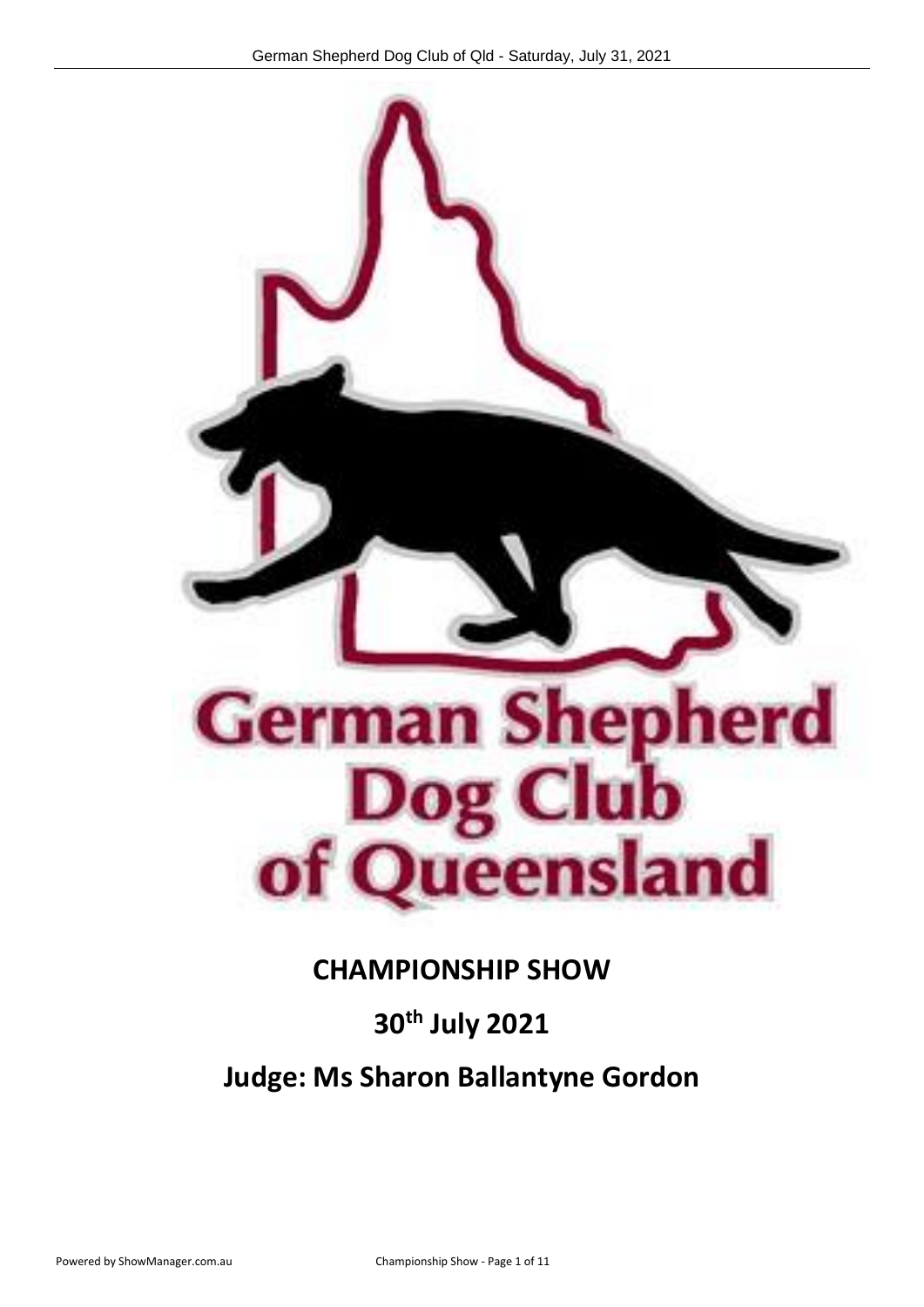#### **Welcome from President GSDCQ**

On behalf of the management team and members of the German Shepherd Dog Club of Queensland we welcome our Conformation Judge for the show today Mrs Sharon Ballantyne Gordon.

For the Obedience trial, I would like to welcome our Judge Ms Annie Tamblyn.

Though entries are not many, It is important to support the working and obedience side of our fraternity. After all the German Shepherd is a working dog.

I would also like to take this opportunity to firstly thank the hardworking committee that make this weekend possible, it has been a very trying month with COVID causing many headaches to the planning of the event, and also disappointing for the people, and the shows that cannot attend this event due to restrictions. A big thank you to our ring officials, Jean Hansford and Sue Bruno, and also Gail Donald for the photos she takes this weekend.

We are privileged to be able to host the presentation for the German Shepherd Dog Council of Australia Service Dog Award to Police Dog Kaos. Along with the dog his handler and family, we have many members of the Police fraternity here today, Dawn Fraser the Patroness of the German Shepherd Dog Council of Australia has kindly agreed to present this award. A Director of Dogs Queensland will also be in attendance for the presentation. So please make sure you are there to cheer Kaos on.

Thank you to all the exhibitors from far and near that have entered your dogs for us to see this weekend, we look forward to seeing them all in the ring. To the spectators that have come out for the weekend.

Good luck to all exhibitors and I hope everyone enjoy todays Championship Show and Trial.

#### Sharon Thorp

**President 2021 - German Shepherd Dog Club of Qld Inc.**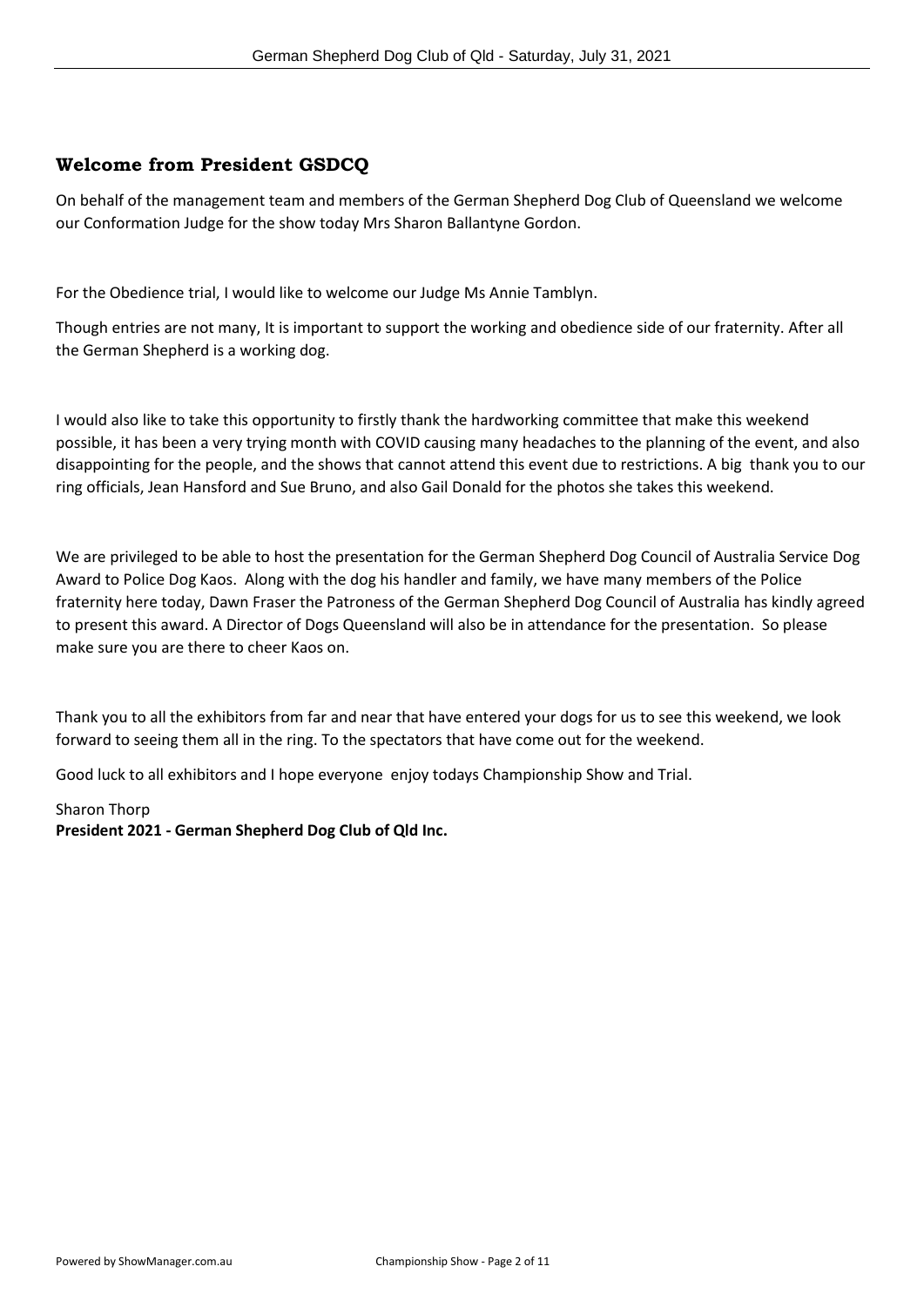## THE GSDCA WOULD LIKE TO SINCERELY THANK THOSE INDIVIDUALS & BUSINESSES WHO SUPPORTED OUR CHAMPIONSHIP SHOW WITH SPONSORSHIP

Saturday BPBLSC – Jessica Bird (Sashes & Trophy) Saturday MPBLSC – Kay & Gary Williams (Sashes & Trophy) Saturday PBLSC – Partners Engineering (Sashes & Trophy) Saturday JBLSC – Partners Engineering (Sashes & Trophy) Saturday IBLSC – Bronson Pereira (Sashes & Trophy) Saturday OBLSC – Convenience Advertising (Sashes & Trophy) Saturday BDLSC – Partners Engineering (Sashes & Trophy) Saturday MDLSC – Tracey Rehberg (Sashes & Trophy) Saturday PD LSC – Convenience Advertising (Sashes & Trophy) Saturday JD LSC – Partners Engineering (Sashes & Trophy) Saturday ID LSC – Bronson Pereira (Sashes & Trophy) Saturday OD LSC – Bronson Pereira (Sashes & Trophy) Saturday BBSC – Partners Engineering (Sashes & Trophy) Saturday MPBSC – Bronson Pereira (Sashes & Trophy) Saturday PBSC – Bronson Pereira (Sashes & Trophy) Saturday JBSC – Tracey Rehberg (Sashes & Trophy) Saturday IBSC – Partners Engineering (Sashes & Trophy) Saturday OBSC – Bluemax Kennels (Sashes & Trophy) Saturday BDSC – Partners Engineering (Sashes & Trophy) Saturday MPDSC – Bronson Pereira (Sashes) Saturday MPDSC – Karl & Sarah Maresh (Trophy) Saturday PDSC – Bronson Pereira (Sashes) Saturday PDSC – Karl & Sarah Maresh (Trophy) Saturday JBSC – Partners Engineering (Sashes & Trophy) Saturday IBSC – Lance & Helen Young (Sashes & Trophy) Saturday OBSC - (Sashes & Trophy) Saturday CH LSCB – Fidos Boarding Lodge (Sashes & Trophy) Saturday CH LSCD – Bronson Pereira (Sashes & Trophy) Saturday CH SCB – Convenience Advertising (Sashes & Trophy) Saturday Best Stock Coat – Partners Engineering (Trophy) Saturday BIS – Bronwyn & Stuart Hurley (Rosette) Saturday RBIS – Partners Engineering (Rosette)



LOOK OUT FOR SCHEDULES OUT SOON – Survey & Championship Show  $-11<sup>th</sup>$  September 2021 State Breed Show  $-12^{th}$  September 2021

--------------------------------------------------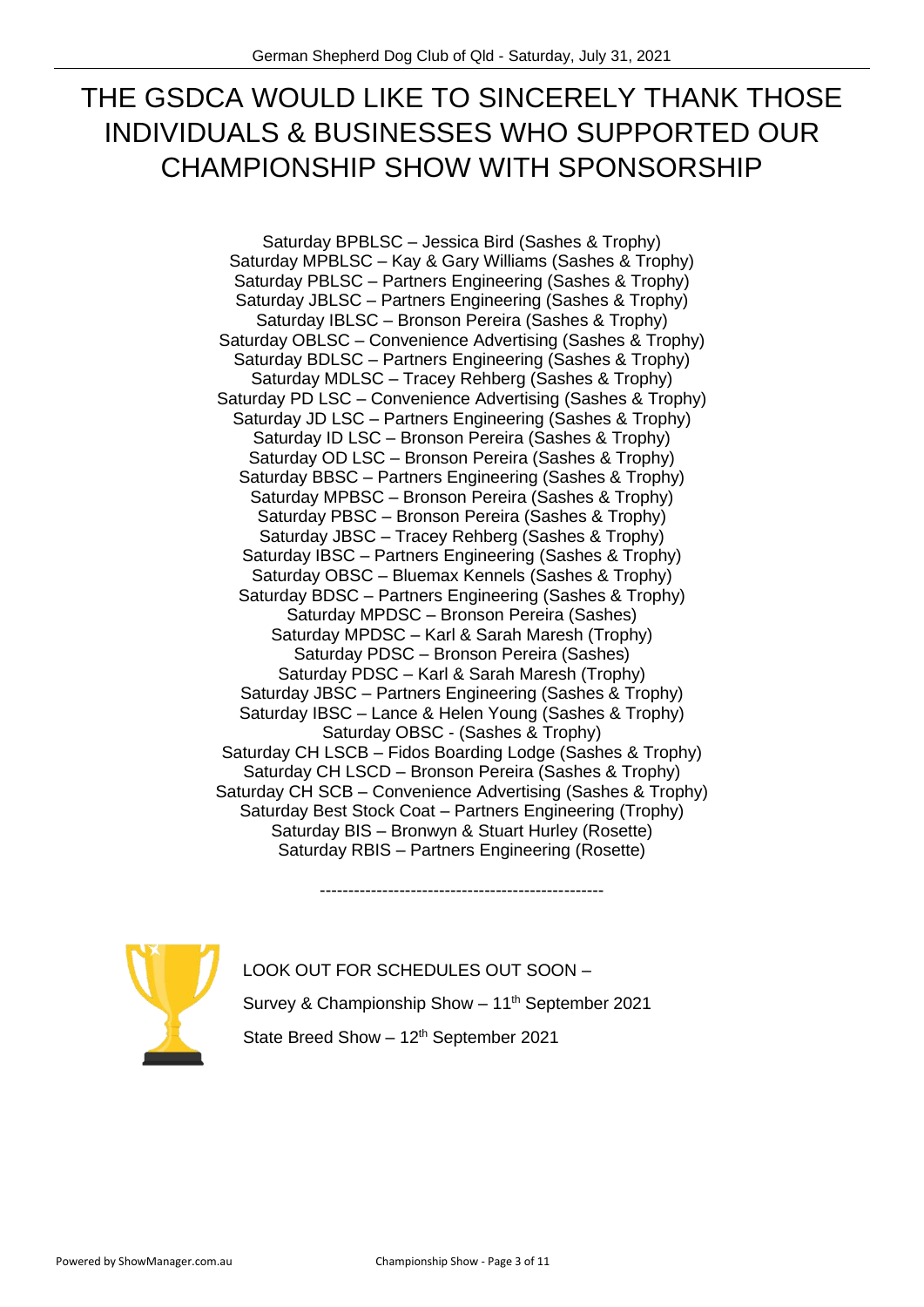### **German Shepherd Dog (Long Stock Coat)**

|              | Class 1a<br><b>Baby Puppy Bitch</b>                       |                                                                                                                                          |            |
|--------------|-----------------------------------------------------------|------------------------------------------------------------------------------------------------------------------------------------------|------------|
| 1            | <b>Ms. M Wetzlar</b>                                      | <b>GEWALT CASINO ROYALE</b><br><b>Bred By: Gewalt Kennels</b><br>07 Feb 2021<br>Xander Vom Grabfeldgau (Imp Deu) x Gewalt Gambols Gretel | 5100123512 |
| $\mathbf{2}$ | <b>Wendy Cropper &amp; Chiquita Beckett</b>               | <b>WILDHERTZ STALKING WOLF</b><br>20 Mar 2021<br><b>Bred By: Chiquita Beckett</b><br>Wildhertz Poetry In Motion x Gewalt Shelby Cobra    | 5100124293 |
| 3            | Mr B & D Houghton                                         | <b>SHARDON VIBRANT BEAUTY</b><br>31 Mar 2021<br>Bred By: Mrs D M Bryant<br>Ch Iliano Von Juvenisty x Shardon Tranquillity                | 2100562091 |
| 1st          | 3 VP<br>1 VP<br>3rd<br>2nd                                | 2 VP                                                                                                                                     |            |
|              | Class 2a                                                  | <b>Minor Puppy Bitch</b>                                                                                                                 |            |
| 4<br>1st     | Mrs C Cheffirs & Mr J & Mrs L<br><b>Martens</b><br>Absent | <b>AIMSWAY ALLEE</b><br>13 Nov 2020 Bred By: Mr J & Mrs L Martens<br>Django Vom Team Panoniansee (Imp Bel) x Aimsway Homespun            | 2100554353 |
|              | Class 3a                                                  | <b>Puppy Bitch</b>                                                                                                                       |            |
| 5            | <b>Mrs A Doyle</b>                                        | <b>CASTASTAR ODYSSEY</b><br>24 Aug 2020 Bred By: Mrs. Mandy Doyle<br>Conbhairean Freddie (Imp Uk) x Debbar Isabella                      | 4100341462 |
| 6            | J Philp                                                   | <b>AMDAK HASHTAG FUDGE ME</b><br>18 Sep 2020 Bred By: A Wood<br>Eroica Ice Ice Baby (Ai) x Amdak Fudge Me Sideways                       | 4100345505 |
| 1st          | 6 VP<br>5 VP<br>2nd                                       |                                                                                                                                          |            |
|              | Class 4a                                                  | <b>Junior Bitch</b>                                                                                                                      |            |
| 7            | Mr G & K Williams                                         | <b>KAYGARR ESTHER</b><br>25 Jul 2020<br>Bred By: Mrs K & Mr G Williams<br>Eroica Ice Ice Baby x Eroica Just Want To Have Fun             | 4100339708 |
| 1st          | 7 VG                                                      |                                                                                                                                          |            |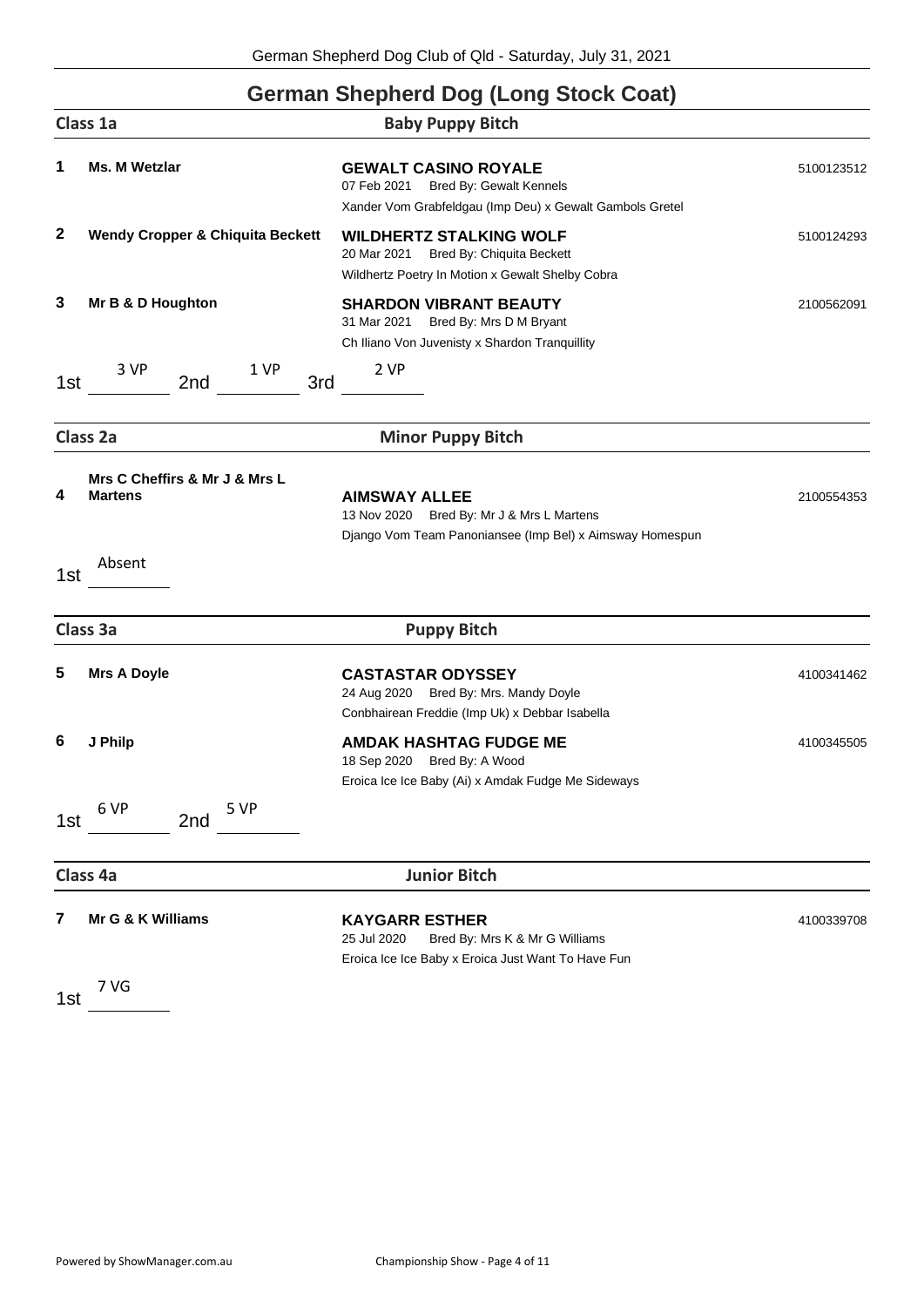| Class 5a                        | <b>Intermediate Bitch</b>                                                                                                                 |            |
|---------------------------------|-------------------------------------------------------------------------------------------------------------------------------------------|------------|
| 8<br>Mr B & D Houghton          | <b>LETTLAND EPIC EDITION AZ</b><br>27 Nov 2019<br>Bred By: Mr B & D Houghton<br>Eroica Ice Ice Baby x Ch Beautrae Xtreme Envy             | 4100329869 |
| 9<br>Mrs K O'Brien ABSENT       | <b>BRONBOREO ONE RIGHT THING A'Z</b><br>Bred By: BJ Pereira & R Pritchard<br>01 Jan 2020<br>Ch. Kelinpark Helluva Rebel x Seigen Soda Pop | 6100121110 |
| 8 VG<br>2nd<br>1st              |                                                                                                                                           |            |
| Class 11a                       | <b>Open Bitch</b>                                                                                                                         |            |
| <b>Mrs Chris Cheffirs</b><br>10 | <b>KUIRAU OLIVIA</b><br>21 Dec 2017 Bred By: Mr PG and DM and J Murray<br>Djambo Vom Fichtenschlag x Kuirau Chakira                       | 2100488461 |
| <b>10 EX</b><br>1st             |                                                                                                                                           |            |
| 7<br><b>CH LSC Bitch</b>        | 10<br><b>Res CH LSC Bitch</b>                                                                                                             |            |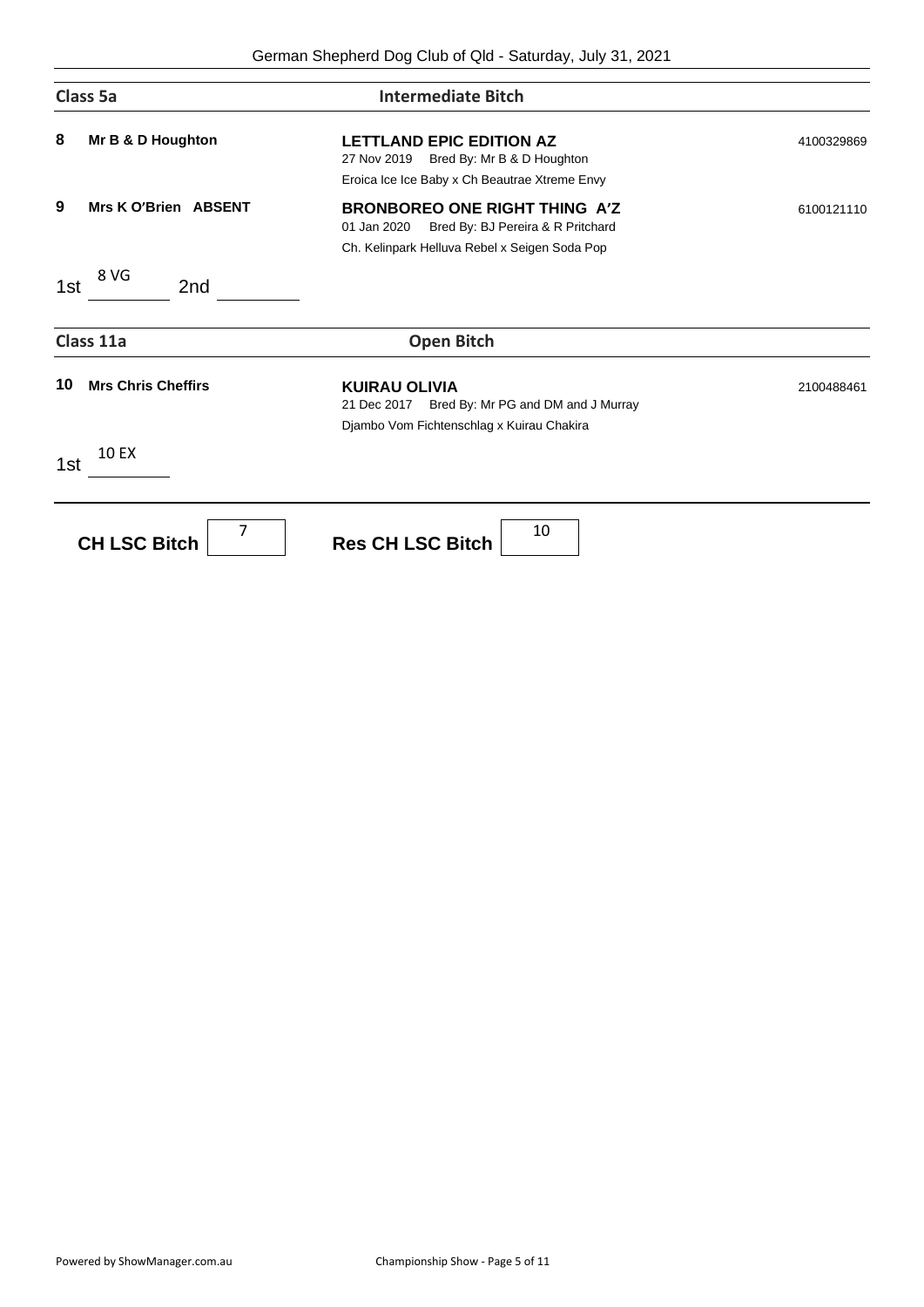|     |                                     | <b>German Shepherd Dog</b>                                                                                                            |            |
|-----|-------------------------------------|---------------------------------------------------------------------------------------------------------------------------------------|------------|
|     | Class 1a                            | <b>Baby Puppy Bitch</b>                                                                                                               |            |
| 18  | Mrs. D O'keefe                      | <b>DEBBAR PALOMA</b><br>20 Feb 2021<br>Bred By: Mrs. Debra Okeefe<br>Kaygarr Arko x Debbar Jenny 'A"Z'                                | 4100351819 |
| 19  | J Philp                             | <b>GRANDSPY KISS AND TELL</b><br>Bred By: Jocelyn Philp<br>13 Mar 2021<br>Dewisri Prince x Grandspy Evil Intentions                   | 4100352592 |
| 20  | John Osborne<br><b>ABSENT</b>       | <b>CASTASTAR QWEENA</b><br>15 Mar 2021<br>Bred By: Mrs. Mandy Doyle<br>Xander Vom Grabfeldgau (Imp Gmy) x Castastar Gisella 'A"z' Pt  | 4100352768 |
| 21  | <b>K</b> Long                       | <b>KARALCIN QUIRINDI</b><br>06 Apr 2021<br>Bred By: K Long<br>Conbhairean Karlos (Imp Uk) x Karalcin Katana 'A"z'                     | 4100353388 |
| 1st | 19 VP<br>21 VP<br>3rd<br>2nd        | 18VP<br>4th                                                                                                                           |            |
|     | Class 2a                            | <b>Minor Puppy Bitch</b>                                                                                                              |            |
| 22  | F Flower, S Thorp, Gewalt Kennels   | <b>GEWALT SWEDISH INFLUENCE</b><br>13 Nov 2020 Bred By: Gewalt Kennels<br>Gewalt Tennessee Drummer x Olexius Vera (Imp Swe)           | 5100121714 |
| 23  | Mrs. D O'keefe                      | <b>DEBBAR OPHELIA</b><br>15 Nov 2020 Bred By: Mrs. D O'keefe<br>Xander Vom Grabfeldgau (Imp Deu) x Aust Ch.Debbar Hermione 'A"Z'      | 4100345411 |
| 24  | <b>Mrs S Pickering</b>              | <b>ALMARJO SUNNIE</b><br>Bred By: Mr M Yardley<br>15 Dec 2020<br>Django Vom Team Panoiansee x Amberg Effie                            | 4100348108 |
| 25  | <b>Mrs A Doyle</b>                  | <b>CASTASTAR PANDORA</b><br>15 Dec 2020 Bred By: Mrs. Mandy Doyle<br>Chili Della Valcuvia (Imp Ity) x Castastar Incantation 'A"z' Bsc | 4100347474 |
| 1st | <b>22 VP</b><br>23 VP<br>2nd<br>3rd | 25 VP<br>24 VP<br>4th                                                                                                                 |            |
|     | Class 3a                            | <b>Puppy Bitch</b>                                                                                                                    |            |
| 26  | <b>Jacqueline Redmond</b>           | <b>KOMATZU DI VA CHYKA</b><br>08 Aug 2020 Bred By: KOMATZU KNLS<br>Conbhairean Freddie x Ambala Funky Paris                           | 4100340959 |
| 27  | Mrs. D O'keefe                      | <b>CASTASTAR OLEANDER</b><br>24 Aug 2020<br>Bred By: M Doyle<br>Uk Ch. Conbhairean Freddie (Imp Uk) Ipo2 x Debbar Isabella            | 4100341469 |
| 1st | <b>26 VP</b><br>27 VP<br>2nd        |                                                                                                                                       |            |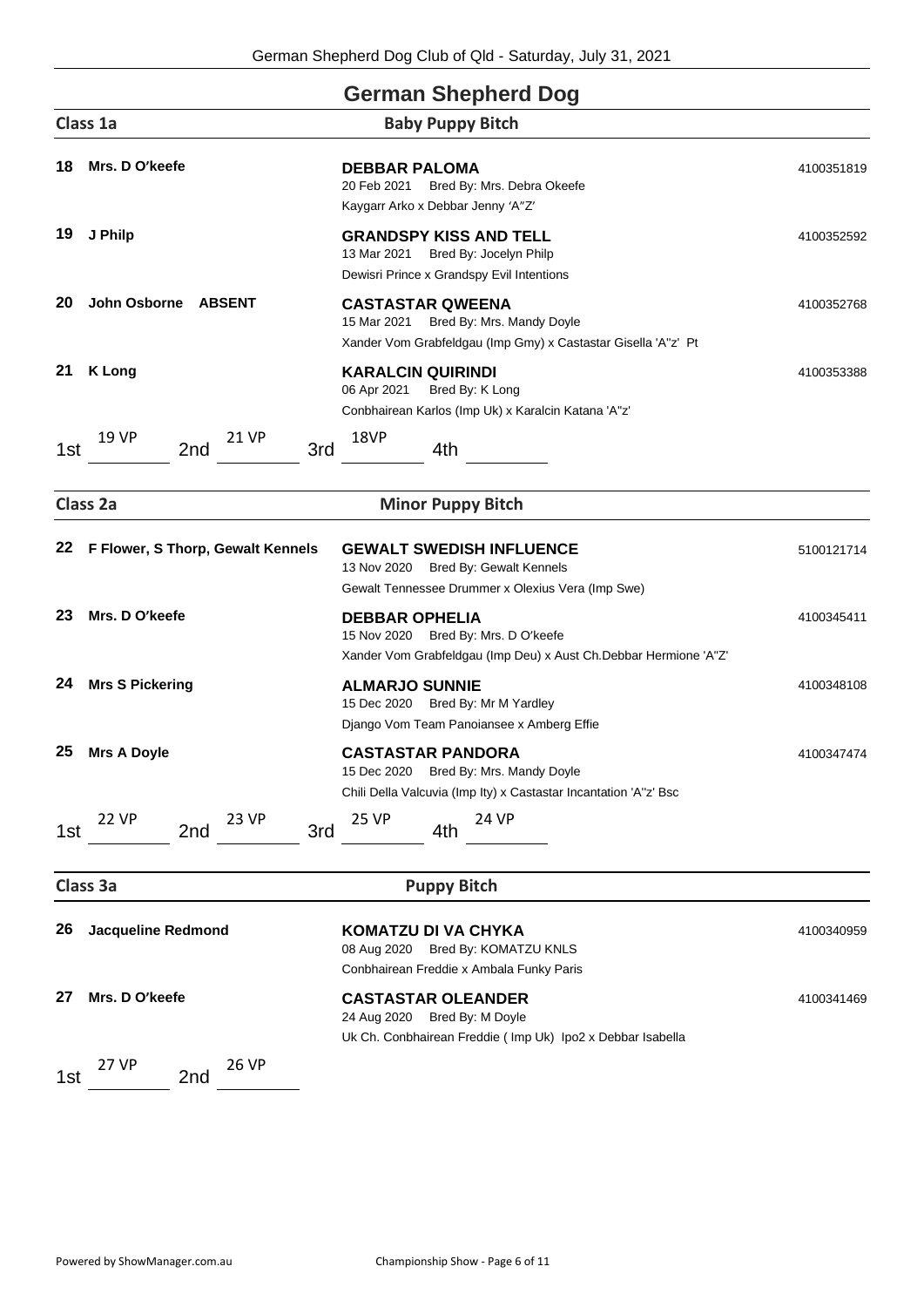| Class 4a                       | <b>Junior Bitch</b>                                                                                                                             |            |
|--------------------------------|-------------------------------------------------------------------------------------------------------------------------------------------------|------------|
| 28<br>J Philp                  | <b>GRANDSPY INTENTIONALLY EVIL</b><br>26 Feb 2020<br>Bred By: J King<br>Kantenna Alejandro x Grandspy Evil Intentions                           | 4100333448 |
| 29<br>Mrs. A Doyle             | <b>CASTASTAR NAYELI'A"Z'</b><br>08 May 2020 Bred By: Mrs. Mandy Doyle<br>Xander Vom Grabfeldgau (Imp Deu) x Ch Castastar Evita Et. Hit 'A''z'   | 4100337346 |
| 28 VG<br>29 VG<br>2nd<br>1st   |                                                                                                                                                 |            |
| Class 11a                      | <b>Open Bitch</b>                                                                                                                               |            |
| 30<br><b>Mrs J Hogan-Smith</b> | * CASTASTAR INCANTATION 'A"Z'<br>03 Feb 2018 Bred By: Mrs A Doyle<br>Uk Ch Conbhairean Freddie (Imp Uk) Ipo2 x Ch Castastar Evita Et. Hit 'A"z' | 4100302253 |
| Mrs. D O'keefe<br>31           | *DEBBAR JENNY 'A"Z'<br>17 Aug 2018 Bred By: Mrs. Debra Okeefe<br>Rudy V. Haus Edmond x Ch. Debbar Bella 'A"z' Bscl1                             | 4100310514 |
| 30 EX<br>31 EX<br>2nd<br>1st   |                                                                                                                                                 |            |
| 30<br><b>CH SC Bitch</b>       | 27<br><b>Res CH SC Bitch</b>                                                                                                                    |            |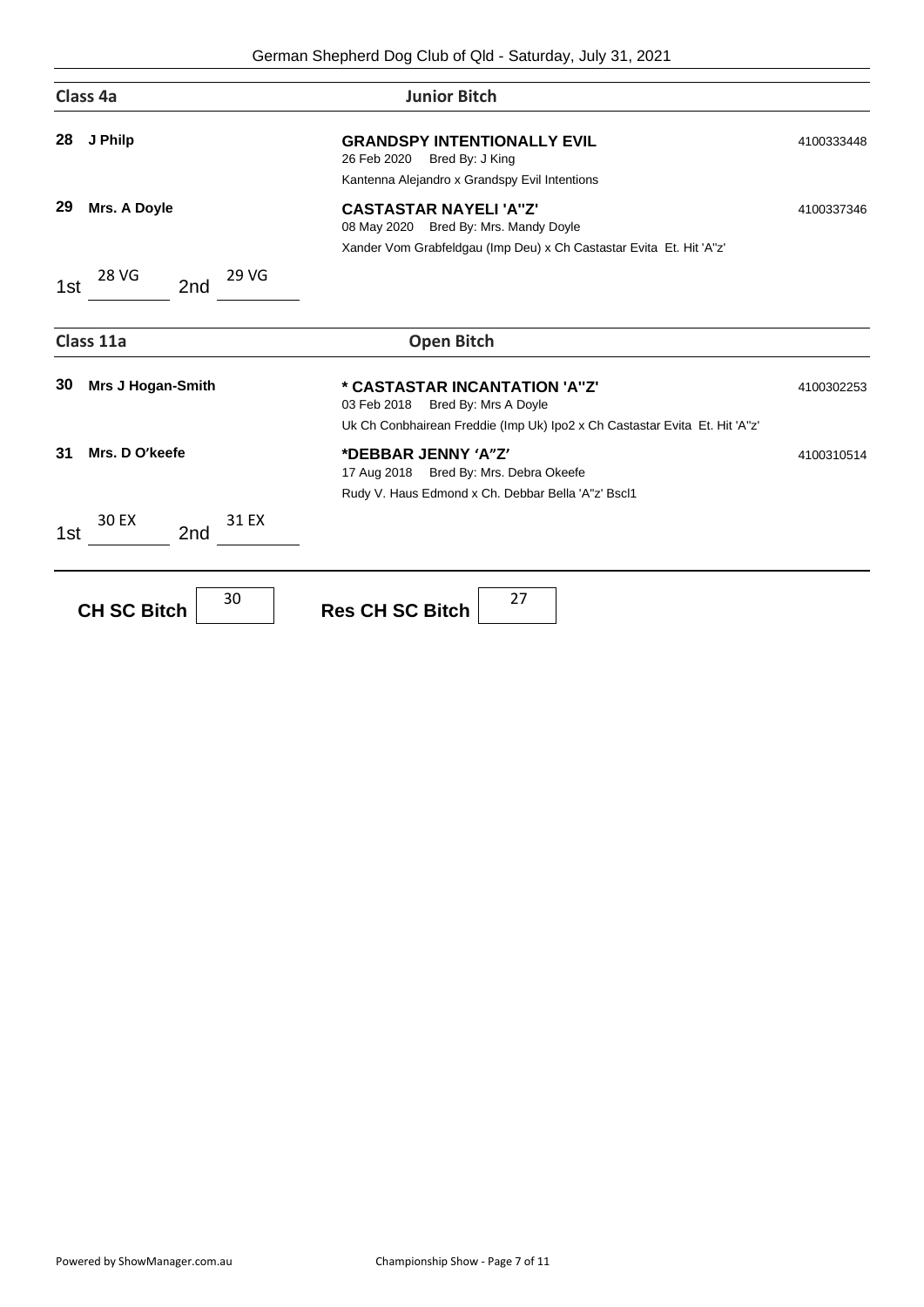### **German Shepherd Dog (Long Stock Coat)**

|     | Class 1                                   | <b>Baby Puppy Dog</b>                                                                                                                             |            |
|-----|-------------------------------------------|---------------------------------------------------------------------------------------------------------------------------------------------------|------------|
| 11  | Mrs. D O'keefe<br><b>ABSENT</b>           | <b>DEBBAR PAXTON</b><br>20 Feb 2021<br>Bred By: Mrs. Debra Okeefe<br>Kaygarr Arko x Debbar Jenny 'A"Z'                                            | 4100351816 |
| 12  | R & K Lake                                | <b>INEFFABLE DIETHER SEE</b><br>12 Apr 2021<br>Bred By: K & S Maresh<br>Pirlo Von Arminius x Rhosyn New Plaything                                 | 4100352986 |
| 13  | Wood, Cheffirs, Martens, Appani<br>ABSENT | <b>AMDAK IT ONLY TAKES (AI)</b><br>Bred By: Aimee Wood<br>22 Apr 2021<br>Gavin Vom Hasenborn Ger.Ad.Ger.Bh.(Imp Nld) x Amdak Gift From Above (Ai) | 4100353907 |
| 1st | <b>12 VP</b><br>3rd<br>2nd                |                                                                                                                                                   |            |
|     | Class <sub>2</sub>                        | <b>Minor Puppy Dog</b>                                                                                                                            |            |
| 14  | <b>Bronwyn Hurley</b>                     | <b>KUIRAU UPTOWN FUNK</b><br>09 Dec 2020 Bred By: P & D Murray<br>Chili Della Valcuvia (Imp Uk) x Kuirau Chakira                                  | 2100553136 |
| 15  | <b>Mr R Clarke</b>                        | <b>GABMALU HENDRIX</b><br>Bred By: Mrs M Hornick & Miss R Hornick<br>20 Jan 2021<br>Cinderhof Vandaal x Gabmalu Echo                              | 2100558666 |
| 1st | <b>15 VP</b><br><b>14 VP</b><br>2nd       |                                                                                                                                                   |            |
|     | Class 4                                   | <b>Junior Dog</b>                                                                                                                                 |            |
| 16  | Mr B & D Houghton                         | LETTLAND FLINT (AI) AZ<br>02 Feb 2020<br>Bred By: Mr B & D Houghton<br>Wunderstern Elmezzi x Lettland Althea Bright Sky                           | 4100333569 |
| 1st | <b>16 VG</b>                              |                                                                                                                                                   |            |
|     | Class 11                                  | <b>Open Dog</b>                                                                                                                                   |            |
| 17  | <b>Mrs K Williams &amp; Mrs C Leonard</b> | <b>EROICA ICE ICE BABY AZ BSC</b><br>28 Oct 2017<br>Bred By: Mrs C Leonard<br>Grisu Vom Frankengold Ipo 2 x Ch. Eroica Coco Chanel                | 5100102740 |
| 1st | 17 EX                                     |                                                                                                                                                   |            |
|     | 16<br><b>CH LSC Dog</b>                   | 17<br><b>Res CH LSC Dog</b>                                                                                                                       |            |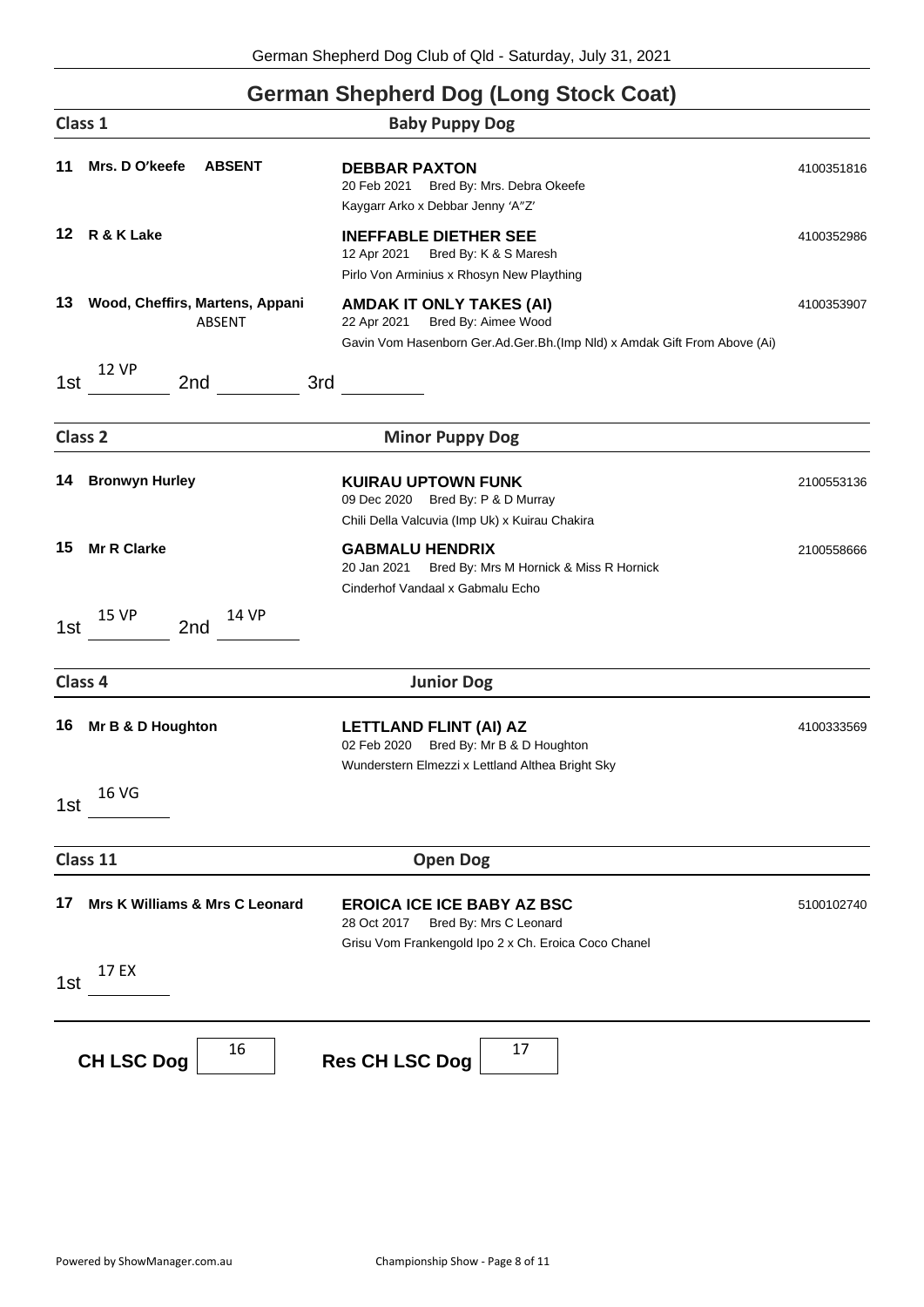### **German Shepherd Dog**

| Class 1            |                              | <b>Baby Puppy Dog</b>                                                                                                                                                         |            |
|--------------------|------------------------------|-------------------------------------------------------------------------------------------------------------------------------------------------------------------------------|------------|
| 32                 |                              | K&R Knuckey, J Cathie & K Zimmerle FREINHAUF PREDAATOR<br>Bred By: K, R & C Knuckey<br>21 Feb 2021<br>*Chili Della Valcuvia A Z x *Freinhauf Havoc A Z                        | 6100128636 |
| 33                 | Sister Jeannie Johnston, RSC | <b>CASTASTAR QUINN</b><br>Bred By: Mandy Doyle<br>15 Mar 2021<br>Zander Vom Grabfeldgau Bh Ipo2, Bs Classified, A Normal, Ed( Germany) Normal. x Castastar<br>Gisella A Z Hit | 4100352772 |
| 34                 | <b>K</b> Long                | <b>KARALCIN WALLABADAH</b><br>06 Apr 2021<br>Bred By: K Long<br>Conbhairean Karlos (Imp Uk) x Karalcin Katana 'A"z'                                                           | 4100353386 |
| 35                 | <b>Mr Richard Clarke</b>     | <b>WOLFONYX KAUSIN KAOS</b><br>16 Apr 2021<br>Bred By: Mr Richard Clarke<br>Rudy V Haus Edmond Ger.Ad.Ger.Bh. Ipo I (Imp Swe) x Hillmagic Cost A Mint (Ai)                    | 4100354144 |
| 36                 | <b>Jacqueline Redmond</b>    | <b>KOMATZU FUNKY MERLIN</b><br>27 Apr 2021<br>Bred By: Jacqueline Redmond<br>Macho Vom Lamorak Imp Due x Komatzu Back In Barack                                               | 4100666450 |
| 1st                | 36 VP<br>32 VP<br>2nd        | 34 VP<br>35 P<br>3rd<br>4th<br>5th                                                                                                                                            |            |
| Class 4            |                              | <b>Junior Dog</b>                                                                                                                                                             |            |
| 37<br>1st          | <b>Aaron Cullen</b><br>37 VG | <b>CASTASTAR NISHANU</b><br>08 May 2020 Bred By: Mrs. Mandy Doyle<br>Xander Vom Grabfeldgau (Imp Deu) x Ch Castastar Evita Et. Hit 'A"z'                                      | 4100337353 |
| Class <sub>5</sub> |                              | <b>Intermediate Dog</b>                                                                                                                                                       |            |
| 38                 | <b>Mrs A Drinkwater</b>      | *ASTASIA PACCO AZ<br>20 Apr 2019<br>Bred By: Mrs B & Mr P Hersant<br>*Conbhairean Karlos A Nn Ed Normal Ipo2 H-Neg (Imp Uk) x *Astasia Gamba Az                               | 4100321048 |
| 39                 | <b>Jackie Hitchings</b>      | LEISHJACLYN TEXAS TEA DANCER 'A' 'Z'<br>08 Sep 2019 Bred By: J. Hitchings<br>Uhlmsdorf Jack Black 'A' 'Z' x Leishjaclyn Bomb Proof Dancer (Ai) 'A' 'Z'                        | 4100328633 |
| 40                 | F Flower, K & S Maresh       | <b>INEFFABLE BOILINPOINT A Z</b><br>01 Oct 2019<br>Bred By: Mr. K and S Maresh<br>Calle Vom Westervenn x *Ch. Rhosyn New Plaything A Z Bscl.1                                 | 4100327371 |
| 1st                | 39 VG<br>38 VG<br>2nd        | 40 VG<br>3rd                                                                                                                                                                  |            |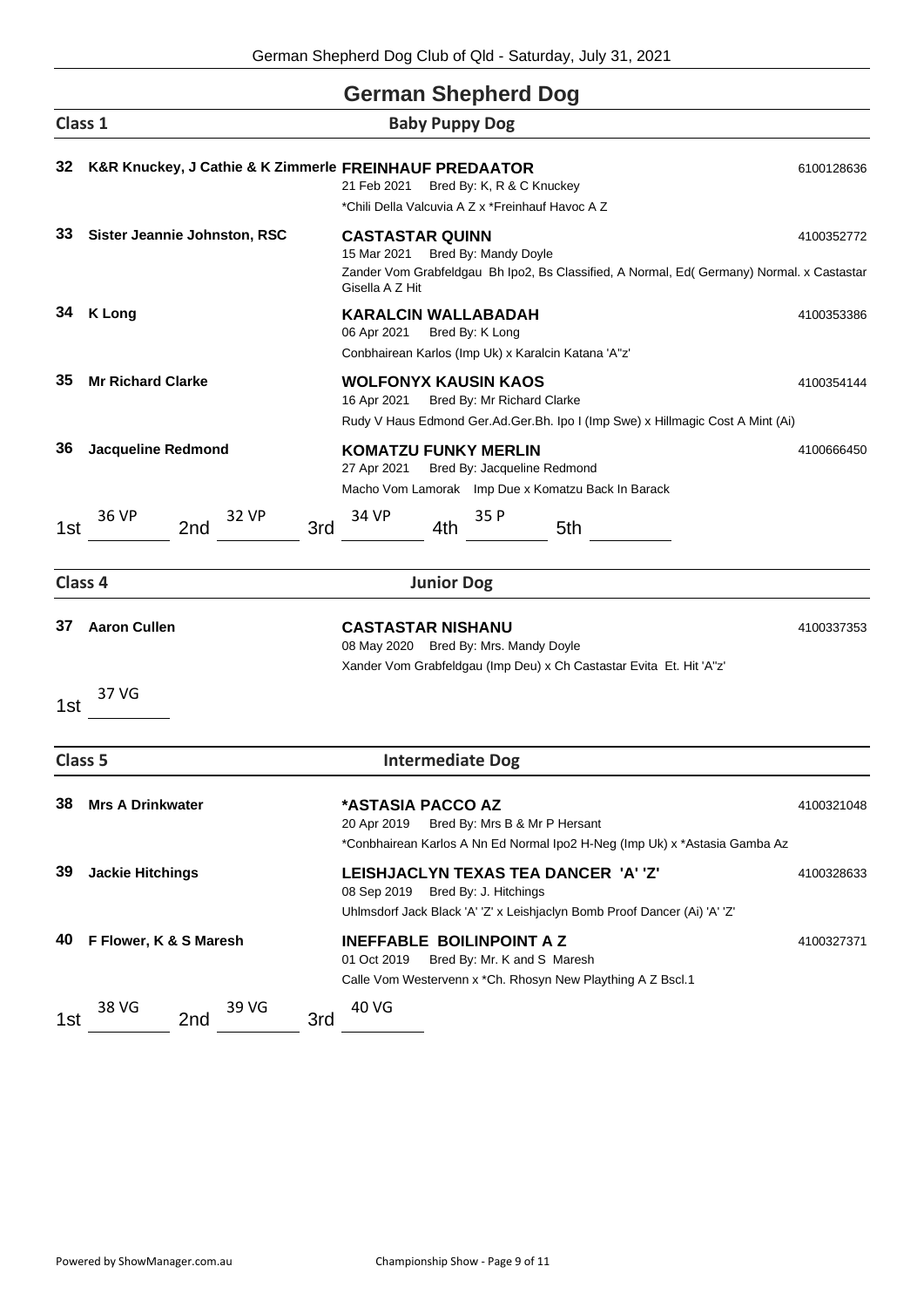| Class 11                    | <b>Open Dog</b>                                                                                                     |            |  |
|-----------------------------|---------------------------------------------------------------------------------------------------------------------|------------|--|
| 41<br><b>Kylie ZImmerle</b> | <b>CASTASTAR GRINGO "A""Z"</b><br>Bred By: Mandy Doyle<br>28 Dec 2016<br>Toby Von Der Plassenburg x Castastar Alexi | 4100285015 |  |
| 41 EX<br>1st                |                                                                                                                     |            |  |
| 41<br>Ch SC Dog             | 38<br><b>Res CH SC Dog</b>                                                                                          |            |  |